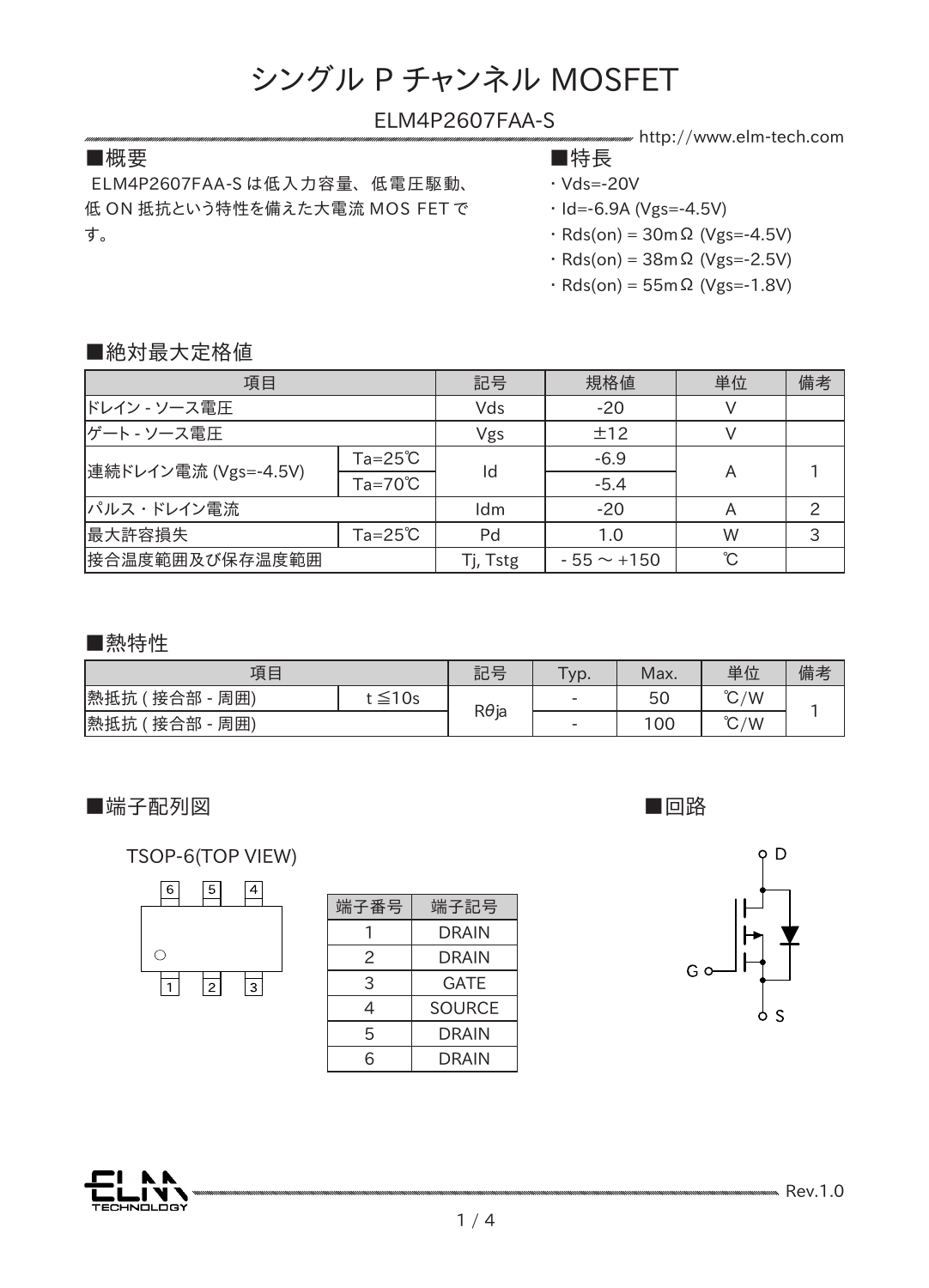#### ELM4P2607FAA-S

http://www.elm-tech.com

### ■電気的特性

|                  |                |                                        |                          |                | 特に指定なき場合、Tj=25℃          |           |      |  |
|------------------|----------------|----------------------------------------|--------------------------|----------------|--------------------------|-----------|------|--|
| 項目               | 記号             | 条件                                     | Min.                     |                | Typ.   Max.   単位   備考    |           |      |  |
| 静的特性             |                |                                        |                          |                |                          |           |      |  |
| ドレイン - ソース降伏電圧   | <b>BVdss</b>   | $V$ gs=0V, Id=-250 $\mu$ A             | $-20$                    | $\blacksquare$ | $\overline{\phantom{a}}$ | V         |      |  |
|                  | Idss           | $Vds = -16V$ , $Vgs = 0V$              |                          |                | $-1$                     |           |      |  |
| ゼロ・ゲート電圧ドレイン電流   |                | Vds=-16V, Vgs=0V<br>$Tj = 55^{\circ}C$ | $\overline{\phantom{a}}$ |                | $-5$                     | $\mu$ A   |      |  |
| ゲート漏れ電流          | Igss           | Vds=0V, $Vgs = ±12V$                   | $\blacksquare$           | $\blacksquare$ | ±100                     | nA        |      |  |
| ゲート・スレッシュホールド電圧  |                | Vgs(th) $Vds=Vgs$ , Id=-250 $\mu$ A    | $-0.3$                   | $-0.5$         | $-1.0$                   | $\vee$    |      |  |
| ドレイン - ソースオン状態抵抗 |                | Vgs=-4.5V, Id=-4.0A                    | $\blacksquare$           | 25             | 30                       |           |      |  |
|                  |                | $Rds(on) Vgs=-2.5V, Id=-2.0A$          | $\overline{a}$           | 32             | 38                       | $m\Omega$ | 2    |  |
|                  |                | Vgs=-1.8V, Id=-1.5A                    | $\overline{a}$           | 42             | 55                       |           |      |  |
| 順方向相互コンダクタンス     | Gfs            | Vds=-5V, Id=-4A                        | $\overline{\phantom{a}}$ | 21             |                          | S         |      |  |
| ダイオード順方向電圧       | Vsd            | Is=-1A, Vgs=0V                         | $\overline{\phantom{a}}$ | $\blacksquare$ | $-1$                     | $\vee$    | 2    |  |
| 最大寄生ダイオード連続電流    | $\mathsf{I}$ s |                                        |                          |                | $-6.9$                   | A         | 1, 4 |  |
| ダイオード パルス電流      | Ism            | Vgs=Vds=0V, Force Current              |                          |                | $-18.8$                  | A         | 2, 4 |  |
| <b> 動的特性</b>     |                |                                        |                          |                |                          |           |      |  |
| 入力容量             | Ciss           |                                        | $\frac{1}{2}$            | 2280           | $\blacksquare$           | pF        |      |  |
| 出力容量             | Coss           | Vgs=0V, Vds=-15V, f=1MHz               | $\frac{1}{2}$            | 220            |                          | pF        |      |  |
| 帰還容量             | Crss           |                                        | $\blacksquare$           | 187            | $\equiv$                 | pF        |      |  |
| スイッチング特性         |                |                                        |                          |                |                          |           |      |  |
| 総ゲート電荷 (-4.5V)   | Qg             |                                        | $\overline{a}$           | 27.3           | $\blacksquare$           | nC        |      |  |
| ゲート - ソース電荷      | Qgs            | Vgs=-4.5V, Vds=-15V<br>$Id = -4A$      | $\overline{\phantom{0}}$ | 3.6            |                          | nC        |      |  |
| ゲート - ドレイン電荷     | Qgd            |                                        | $\overline{\phantom{0}}$ | 6.5            | $\overline{\phantom{a}}$ | nC        |      |  |
| ターン・オン遅延時間       | $td($ on $)$   |                                        | $\overline{\phantom{0}}$ | 9.2            |                          | ns        |      |  |
| ターン・オン立ち上がり時間    | tr             | Vgs=-4.5V, Vds=-10V                    | $\overline{a}$           | 59.0           | $\equiv$                 | ns        |      |  |
| ターン・オフ遅延時間       | td(off)        | $ Id = -4A$ , Rgen=3.3 $\Omega$        | $\overline{\phantom{a}}$ | 99.0           | $\overline{\phantom{0}}$ | ns        |      |  |
| ターン・オフ立ち下がり時間    | tf             |                                        | $\overline{\phantom{a}}$ | 71.0           | $\overline{\phantom{a}}$ | ns        |      |  |
| 寄生ダイオード逆回復時間     | trr            |                                        | $\overline{\phantom{0}}$ | 52             | $\overline{\phantom{0}}$ | nS        |      |  |
| 寄生ダイオード逆回復電荷     | Qrr            | If=-4A, $dl/dt=100A/\mu s$             | $\overline{a}$           | 28             | $\equiv$                 | nC        |      |  |

備考 :

1. 厚さ 70um の銅箔のついた 1 平方インチの FR-4 に実装したときの値。

2. パルステスト: パルス幅≦ 300μ秒、デューティサイクル≦ 2%。

3. 許容損失は 150℃接合温度により制限。

4. 理論的にIdおよびIdmと同じだが、実際のアプリケーションでは、総電力損失によって制限。

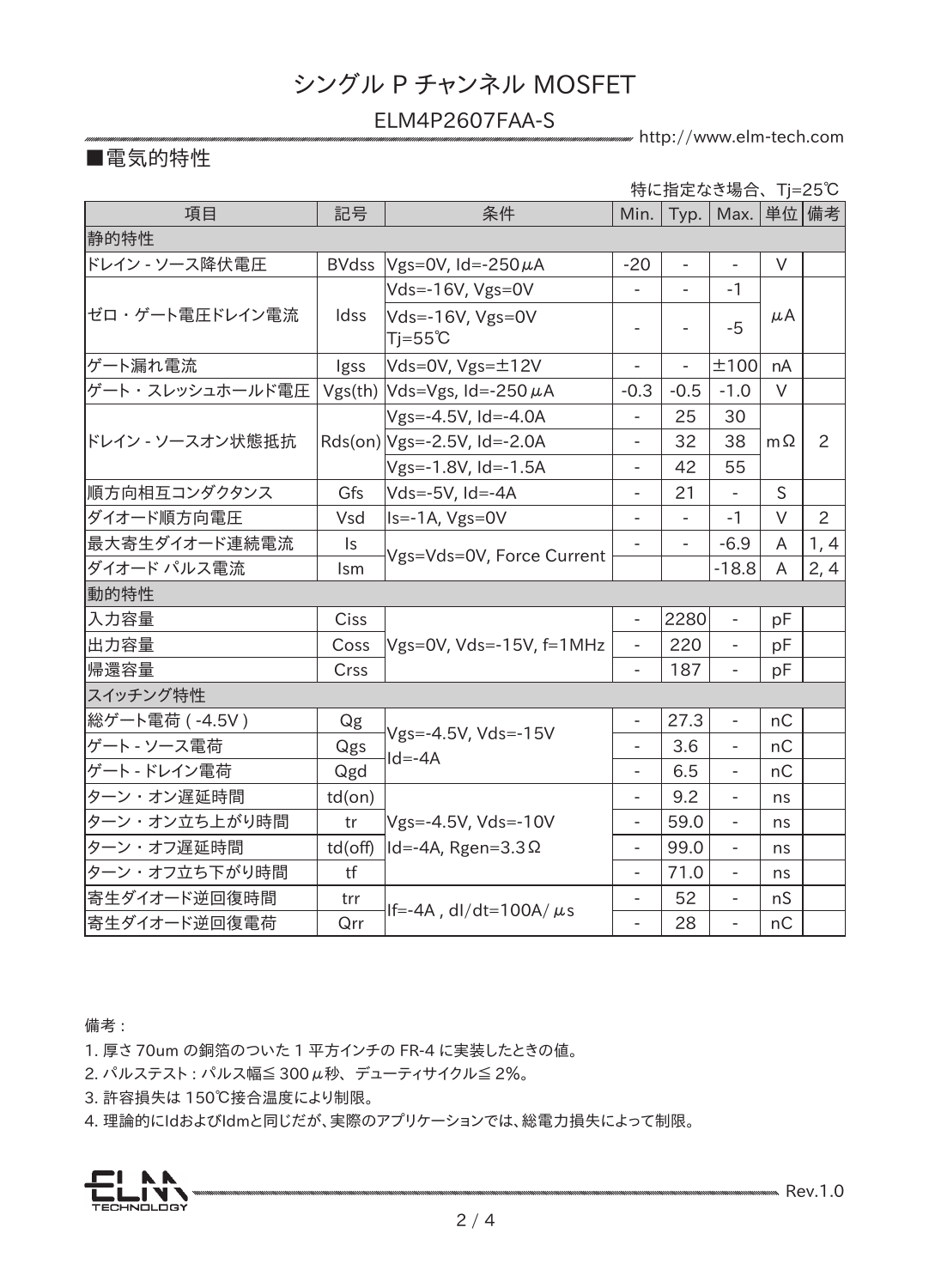#### ELM4P2607FAA-S

50

http://www.elm-tech.com **P-Ch 20V Fast Switching MOSFETs**

#### ■標準特性と熱特性曲線











**Fig.5 Normalized V<sub>GS(th)</sub> vs. T<sub>J</sub> <b>Fig.6 Properties Fig.6 Normalized RDSON** vs. T<sub>J</sub>